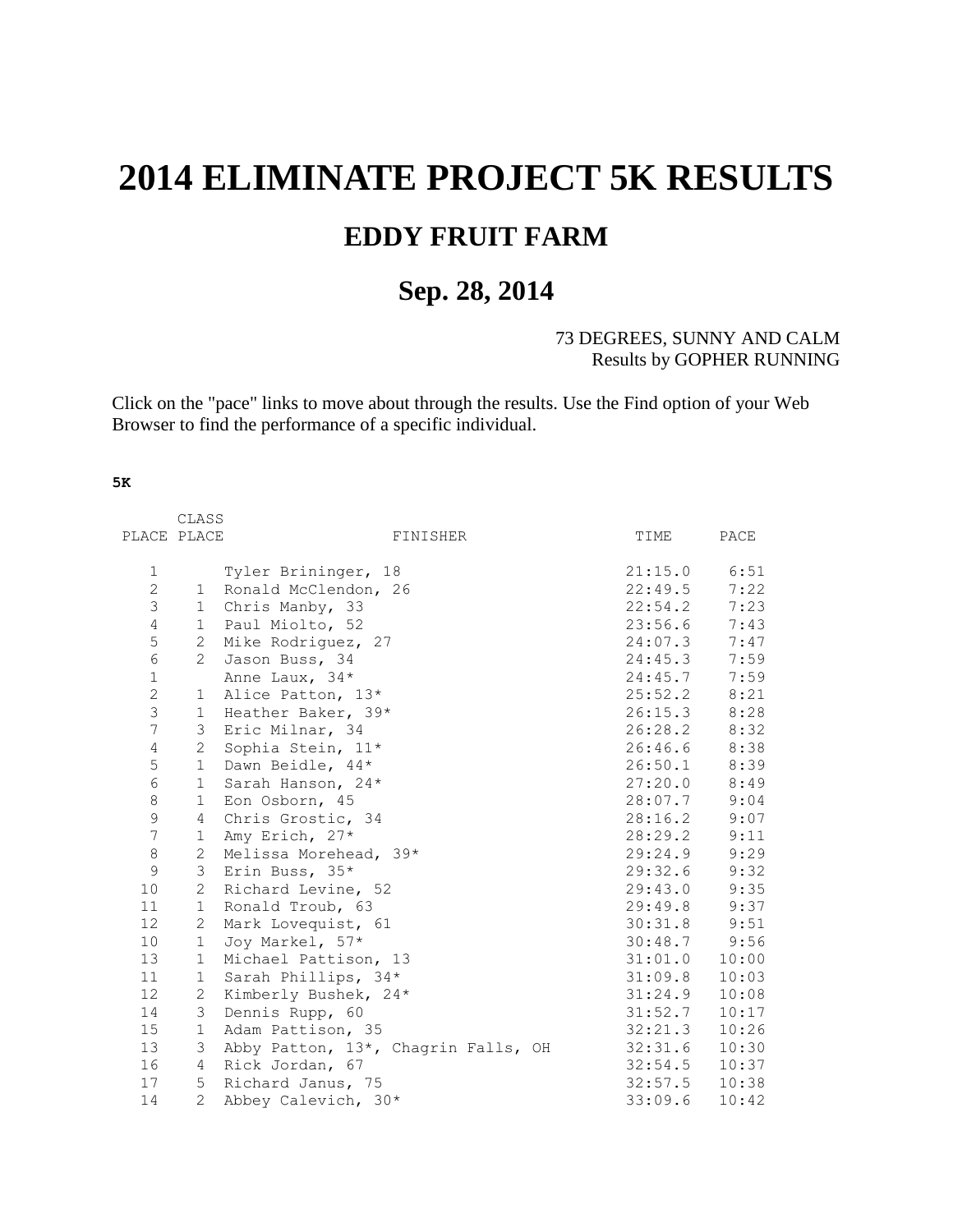<span id="page-1-3"></span><span id="page-1-2"></span><span id="page-1-1"></span><span id="page-1-0"></span>

| 15<br>16<br>18                                                                              | 2 Kathryn Mileson, 27*<br>3 Shannon Kaufman, 28*<br>2 Mike Leber, 45                                                                                                                                                                                                                                                                                                                                                                                                                                                                                                                                                                | 33:16.8<br>33:17.4<br>33:36.6 | 10:44<br>10:44<br>10:51 |  |
|---------------------------------------------------------------------------------------------|-------------------------------------------------------------------------------------------------------------------------------------------------------------------------------------------------------------------------------------------------------------------------------------------------------------------------------------------------------------------------------------------------------------------------------------------------------------------------------------------------------------------------------------------------------------------------------------------------------------------------------------|-------------------------------|-------------------------|--|
|                                                                                             | Pace: 11:00   12:00   13:00   14:00   15:00   16:00   17:00   18:00   19:00  <br>Top                                                                                                                                                                                                                                                                                                                                                                                                                                                                                                                                                |                               |                         |  |
| 17<br>18<br>19                                                                              | 4 Amanda Ptacek, 29*<br>1 Marie Umholtz, 62*<br>2 Laura Scott, 57*                                                                                                                                                                                                                                                                                                                                                                                                                                                                                                                                                                  | 35:38.8<br>35:50.1<br>36:35.3 | 11:30<br>11:34<br>11:48 |  |
|                                                                                             | Pace: 11:00   12:00   13:00   14:00   15:00   16:00   17:00   18:00   19:00  <br>Top                                                                                                                                                                                                                                                                                                                                                                                                                                                                                                                                                |                               |                         |  |
| 20<br>19                                                                                    | 2 Christina Gugliotta, 42*<br>3 Steve Mckevitt, 53                                                                                                                                                                                                                                                                                                                                                                                                                                                                                                                                                                                  | 37:22.4<br>39:27.8            | 12:03<br>12:44          |  |
|                                                                                             | Pace: 11:00   12:00   13:00   14:00   15:00   16:00   17:00   18:00   19:00  <br>$Top$                                                                                                                                                                                                                                                                                                                                                                                                                                                                                                                                              |                               |                         |  |
| 21<br>22                                                                                    | 3 Andi Levine, 24*<br>1 Becky Crozier, 46*                                                                                                                                                                                                                                                                                                                                                                                                                                                                                                                                                                                          | 41:50.9<br>42:25.3            | 13:30<br>13:41          |  |
|                                                                                             | Pace: 11:00   12:00   13:00   14:00   15:00   16:00   17:00   18:00   19:00  <br>Top                                                                                                                                                                                                                                                                                                                                                                                                                                                                                                                                                |                               |                         |  |
| 23<br>* indicates females<br>20 male finishers<br>22 female finishers<br>42 total finishers | 4 Barbara Larson, 37*<br>2 finishers among Males (no age given)<br>1 finishers among Men Under 15<br>2 finishers among Men 25 - 29<br>4 finishers among Men 30 - 34<br>1 finishers among Men 35 - 39<br>2 finishers among Men 45 - 49<br>3 finishers among Men 50 - 54<br>5 finishers among Men 60 & Up<br>3 finishers among Women Under 15<br>3 finishers among Women 20 - 24<br>4 finishers among Women 25 - 29<br>2 finishers among Women 30 - 34<br>4 finishers among Women 35 - 39<br>2 finishers among Women 40 - 44<br>1 finishers among Women 45 - 49<br>2 finishers among Women 55 - 59<br>1 finishers among Women 60 & Up | 49:25.2                       | 15:56                   |  |
| 5К<br>CLASS<br>PLACE PLACE                                                                  | FINISHER                                                                                                                                                                                                                                                                                                                                                                                                                                                                                                                                                                                                                            | TIME                          | PACE                    |  |
| Open Men<br>1                                                                               | 1 Tyler Brininger, 18                                                                                                                                                                                                                                                                                                                                                                                                                                                                                                                                                                                                               | 21:15.0                       | 6:51                    |  |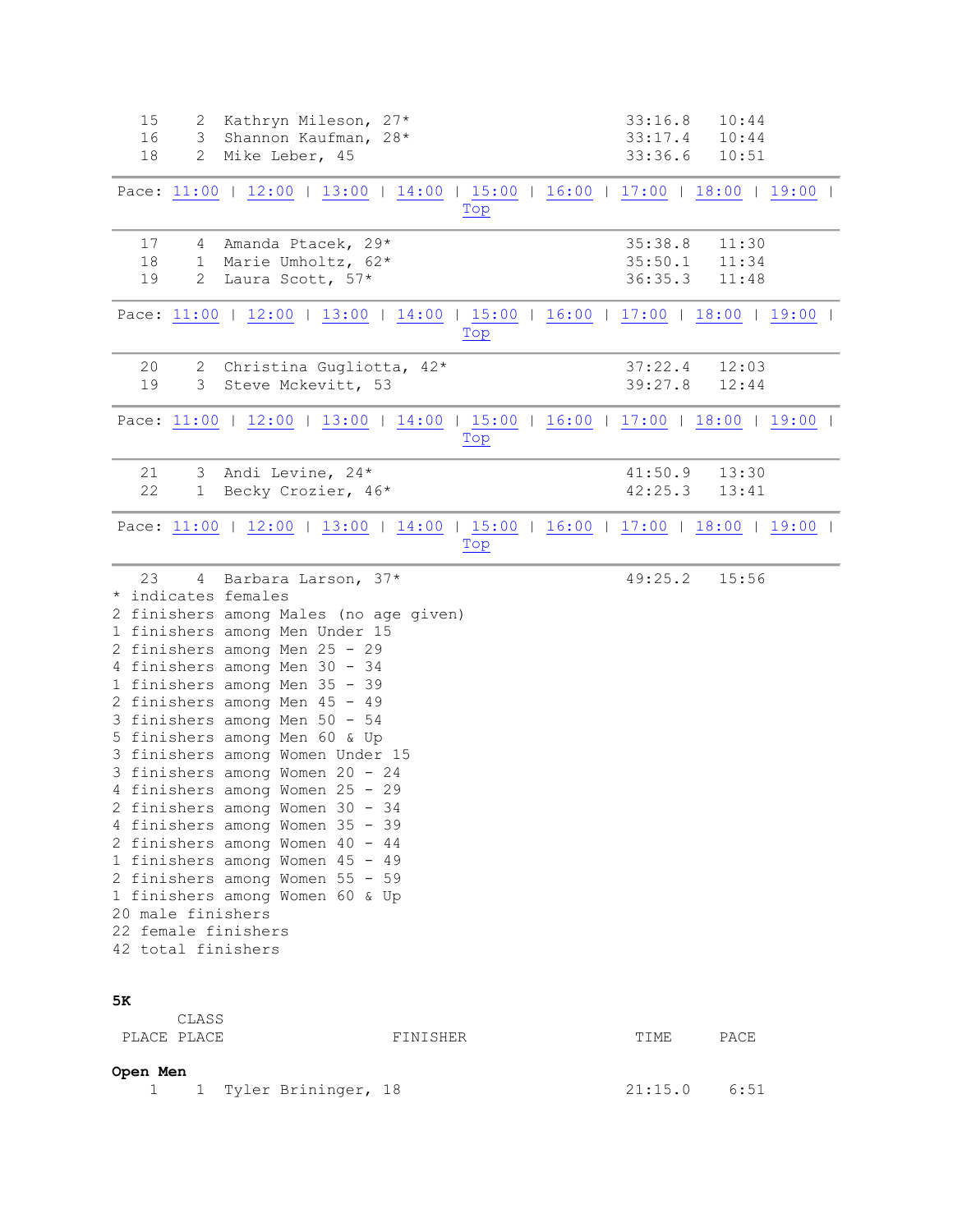| Open Women      |                 |       |                           |          |                   |       |
|-----------------|-----------------|-------|---------------------------|----------|-------------------|-------|
|                 |                 |       | 1 1 Anne Laux, 34         |          | $24:45.7$ 7:59    |       |
|                 |                 |       |                           |          |                   |       |
|                 |                 |       |                           |          |                   |       |
|                 |                 |       |                           |          |                   |       |
|                 |                 |       |                           |          |                   |       |
|                 |                 |       |                           |          |                   |       |
|                 |                 |       |                           |          |                   |       |
|                 |                 | CLASS |                           |          |                   |       |
|                 | PLACE PLACE     |       |                           | FINISHER | TIME PACE         |       |
|                 |                 |       |                           |          |                   |       |
| Men Under 15    |                 |       |                           |          |                   |       |
|                 |                 |       | 13 1 Michael Pattison, 13 |          | $31:01.0$ $10:00$ |       |
|                 |                 |       |                           |          |                   |       |
|                 |                 |       |                           |          |                   |       |
|                 |                 |       |                           |          |                   |       |
| Men $25 - 29$   |                 |       |                           |          |                   |       |
|                 | $\overline{2}$  |       | 1 Ronald McClendon, 26    |          | $22:49.5$ 7:22    |       |
|                 | 5               |       | 2 Mike Rodriguez, 27      |          | 24:07.3 7:47      |       |
|                 |                 |       |                           |          |                   |       |
| Men $30 - 34$   |                 |       |                           |          |                   |       |
|                 |                 |       | 3 1 Chris Manby, 33       |          | $22:54.2$ 7:23    |       |
|                 | 6               |       |                           |          | 24:45.3           |       |
|                 |                 |       | 2 Jason Buss, 34          |          |                   | 7:59  |
|                 |                 |       |                           |          |                   |       |
| Men 35 - 39     |                 |       |                           |          |                   |       |
|                 | 15              |       | 1 Adam Pattison, 35       |          | $32:21.3$ $10:26$ |       |
|                 |                 |       |                           |          |                   |       |
|                 |                 |       |                           |          |                   |       |
| Men $45 - 49$   |                 |       |                           |          |                   |       |
|                 |                 |       | 8 1 Eon Osborn, 45        |          | 28:07.7 9:04      |       |
|                 |                 |       | 18 2 Mike Leber, 45       |          | $33:36.6$ 10:51   |       |
|                 |                 |       |                           |          |                   |       |
| Men $50 - 54$   |                 |       |                           |          |                   |       |
|                 |                 |       |                           |          |                   |       |
|                 |                 |       | 4 1 Paul Miolto, 52       |          | $23:56.6$ 7:43    |       |
|                 |                 |       | 10 2 Richard Levine, 52   |          | 29:43.0           | 9:35  |
|                 |                 |       |                           |          |                   |       |
|                 |                 |       |                           |          |                   |       |
| Men $60$ & Up   |                 |       |                           |          |                   |       |
|                 | 11              |       | 1 Ronald Troub, 63        |          | $29:49.8$ 9:37    |       |
|                 | 12              |       | 2 Mark Lovequist, 61      |          | 30:31.8           | 9:51  |
|                 |                 |       |                           |          |                   |       |
|                 |                 |       |                           |          |                   |       |
|                 |                 | CLASS |                           |          |                   |       |
|                 |                 |       |                           |          |                   |       |
|                 | PLACE PLACE     |       |                           | FINISHER | TIME              | PACE  |
|                 |                 |       |                           |          |                   |       |
| Women Under 15  |                 |       |                           |          |                   |       |
|                 | 2               |       | 1 Alice Patton, 13        |          | 25:52.2           | 8:21  |
|                 | 4               |       | 2 Sophia Stein, 11        |          | 26:46.6           | 8:38  |
|                 |                 |       |                           |          |                   |       |
|                 |                 |       |                           |          |                   |       |
| Women $20 - 24$ |                 |       |                           |          |                   |       |
|                 | 6               |       | 1 Sarah Hanson, 24        |          | 27:20.0           | 8:49  |
|                 | 12              |       | 2 Kimberly Bushek, 24     |          | 31:24.9           | 10:08 |
|                 |                 |       |                           |          |                   |       |
| Women 25 - 29   |                 |       |                           |          |                   |       |
|                 |                 |       |                           |          |                   |       |
|                 | 7               |       | 1 Amy Erich, 27           |          | 28:29.2           | 9:11  |
|                 | 15 <sub>1</sub> |       | 2 Kathryn Mileson, 27     |          | 33:16.8           | 10:44 |